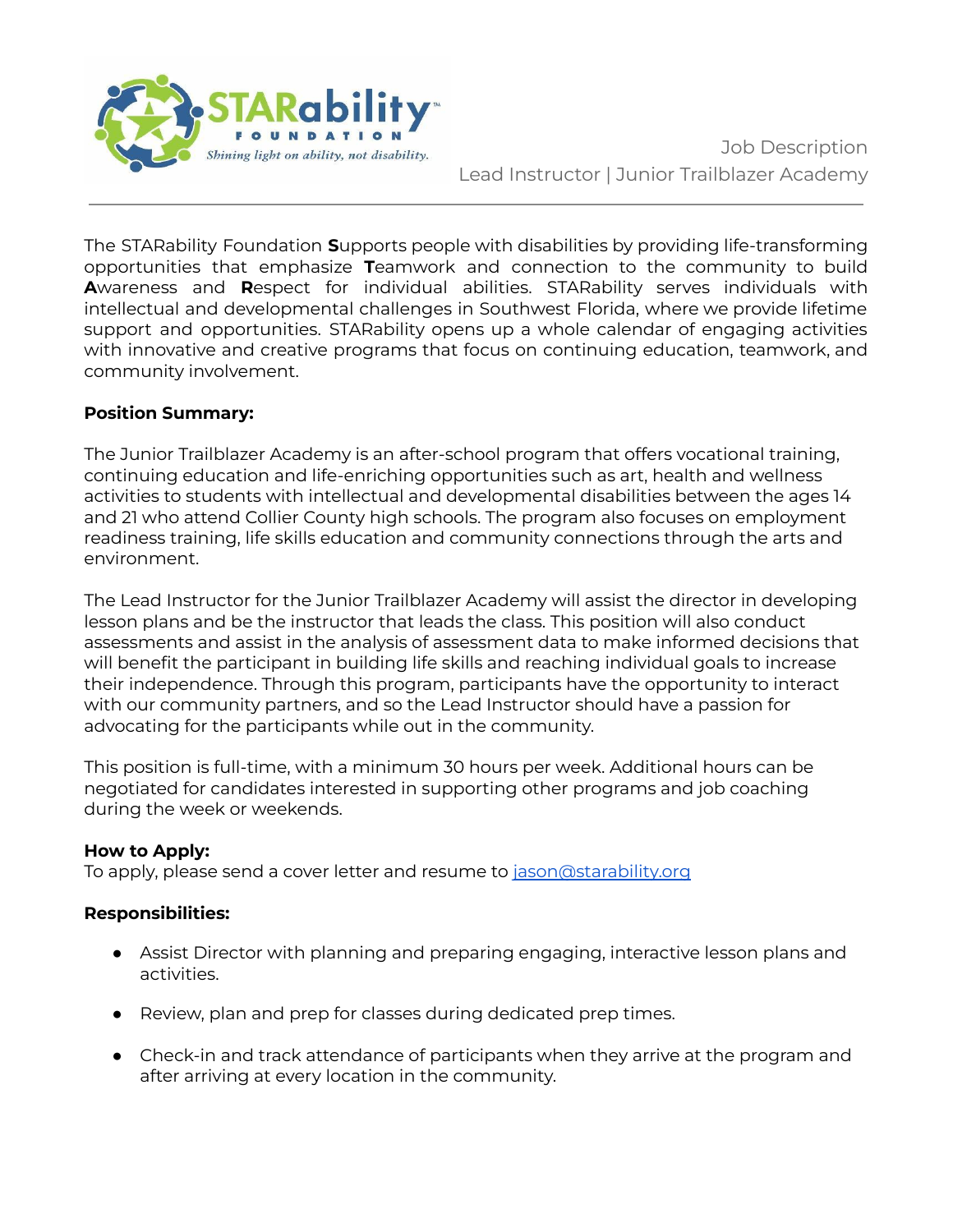

Job Description Lead Instructor | Junior Trailblazer Academy

- Supervise and support the participants during all activities while out in the community and during activity times.
- Effectively and enthusiastically deliver lessons during class times.
- Actively adapts teaching styles during instruction to meet the needs of varying types of learning styles.
- Provide feedback about previous lessons and participants' understanding to other instructors and director.
- Implement and demonstrate what is taught in the curriculum to support the development of life skills in appropriate environments.
- Communicate effectively with the participants. This includes non-verbal techniques and/or assistive technology.
- Evaluate participants using provided impact assessment to identify their level of independence in a life enrichment or vocational path.
- When needed, observe and track participants' behaviors, interactions and attitudes while engaging in classes/activities.
- Work closely with the Individual Academy Plan Specialist and Academy Program Specialist when developing Individual Academy Plans (IAP).
- Manage caseloads and complete assessments on time.
- Work with the director and other staff to analyze participants' data and make informed decisions on goals and/or programming.
- Implement strategies and activities to impact the participants' ability to demonstrate their independence in our 8 critical life skill categories.

## **Qualifications:**

- Associate Degree in Special Education, Occupational Therapy, Therapeutic Recreation, Physical Therapy, Adapted Physical Activity, Physical and Health Education or a related field, **or** two years of experience providing education, social, or direct care services to people with intellectual and developmental disabilities.
- Ability to apply general principles of education, vocational training and socialization for individuals with developmental challenges and similar needs who are seeking